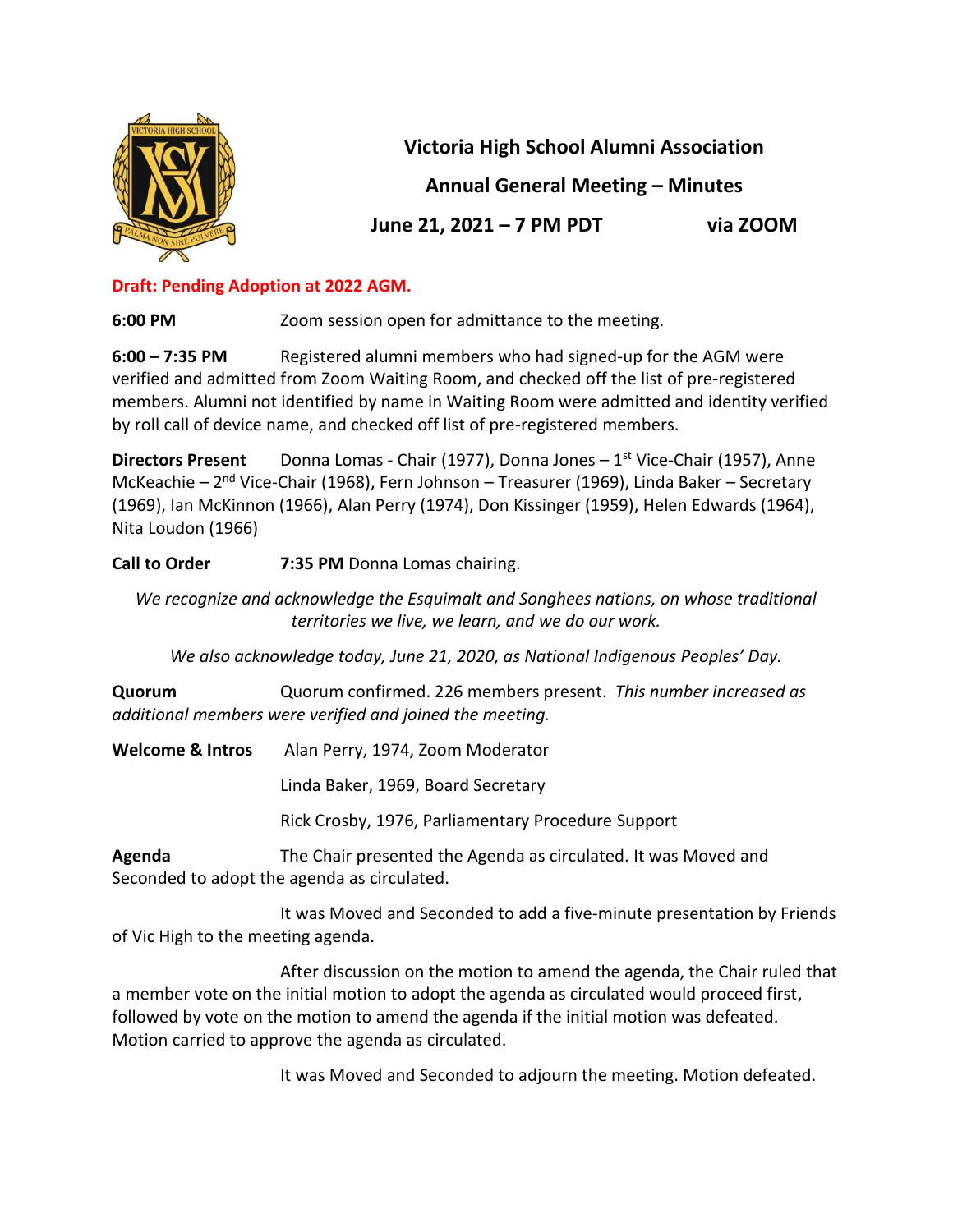**Minutes** It was moved and seconded to adopt the minutes of the June 15, 2020 Annual General Meeting. Motion carried.

**Officers' Reports - Board Chair** Report is attached here as circulated. The Chair summarized highlights.

**Officers' Reports – Board Secretary** Report is attached here as circulated. The Secretary summarized highlights.

Moved and seconded to receive the Board Chair and Board Secretary Reports. Motion carried.

**Officers' Reports – Treasurer** Anita Loudon, Board Treasurer until December 31, 2020, presented the 2020 Financial Statement, attached as circulated. Moved and seconded to adopt the 2020 Financial Statements. Motion carried.

#### **Committee Reports – Vic High Archives & Museum**

Linda Baker, Archives Volunteer, summarized highlights of the Vic High Archives & Museum report, attached as circulated.

#### **Committee Reports – Black & Gold Dinner**

Anne McKeachie summarized highlights of the Black & Gold Dinner report, attached here as circulated.

#### **Committee Reports – Communications**

Linda Baker summarized highlights of the Communications report, attached here as circulated.

### **Committee Reports – Membership Directory**

JoAnne Botten, 1968, summarized highlights of the Membership Directory report, attached here as circulated.

#### **Reunion Co-ordinator**

JoAnne Botten introduced Brigitte L'Heureux, 1975, as the new Reunion Co-ordinator. Report attached here as circulated.

### **Committee Reports – Scholarships & Bursaries**

Don Kissinger summarized highlights of the Scholarships & Bursaries report, attached here as circulated.

### **Committee Reports – Vic High Multi-Purpose Athletic Facility**

Ian McKinnon summarized highlights of the Multi-Purpose Facility report, attached here as circulated. Comments were made, questions asked, by various speakers. Roger Skillings, 1968, Alumni Past Chair and volunteer on this project since 2003 also answered questions.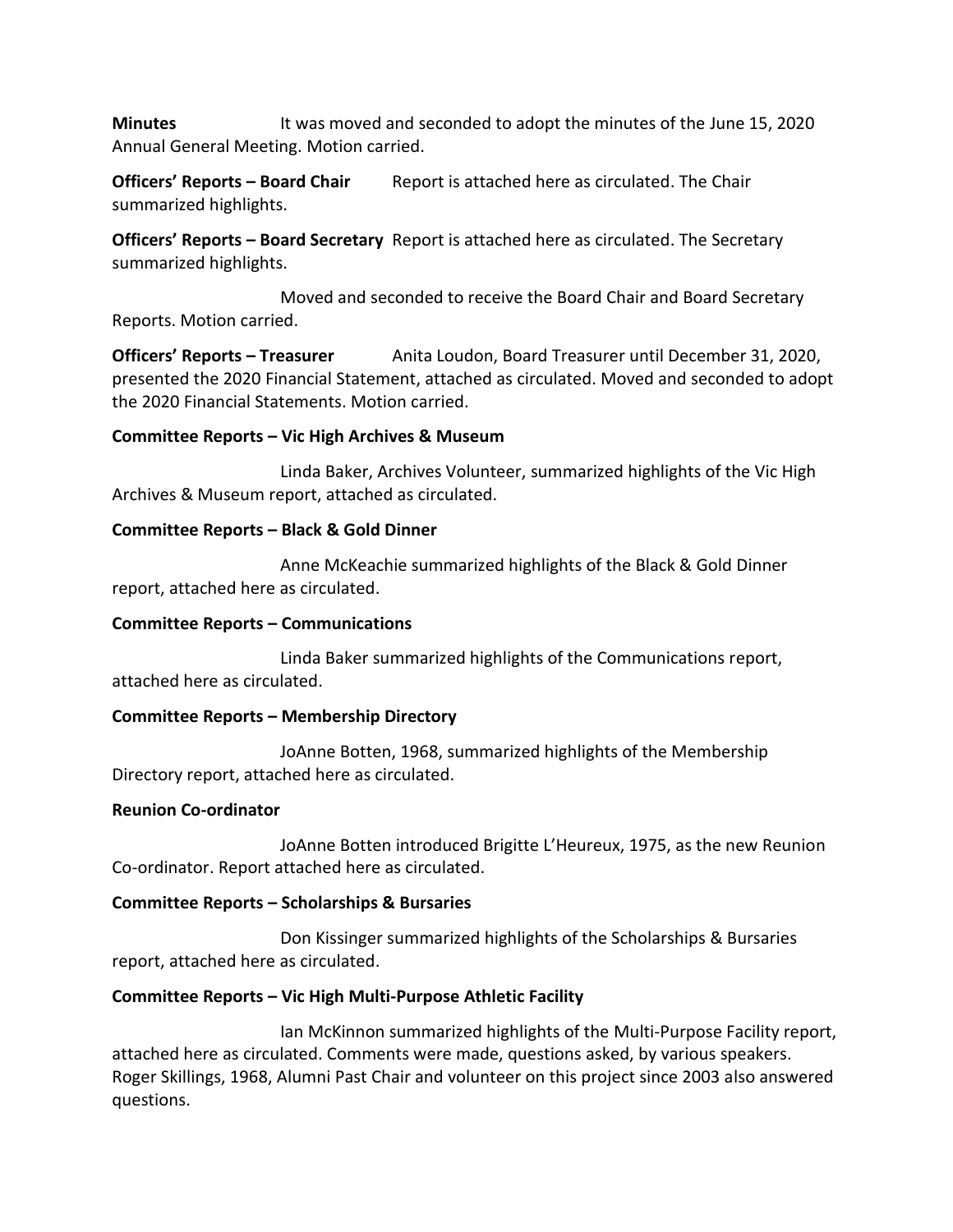#### **Committee Reports – Website**

Helen Edwards summarized highlights of the Website report, attached here as circulated.

Moved and seconded to receive all committee reports for information.

Motion carried.

**Elections** Donna handed the Chair to Ian McKinnon & Keith McCallion (former Vic High Principal) of the Nominating Committee. Ian reviewed the nomination and voting procedures, advising the Association is using the online voting platform, Simply Voting, to conduct the election. He also confirmed there would be two sections to the ballot, a link to which would be sent via email once the voting was opened.

(While the meeting was in session, a volunteer working with the Secretary was removing from the voters' list previously uploaded to Simply Voting, those Alumni members who registered to attend the AGM and vote but did not appear to be at the meeting.)

- 1. It was confirmed there are 7 Director terms up for election:
	- Two, 1-year terms – Five, 2-year terms
- 2. The following alumni were nominated and had agreed in writing to stand for election. Alumni chose between the following candidates:

|                        | Running for: |
|------------------------|--------------|
| Baker, Linda - 1969    | 2-year term  |
| de Goede, Hans - 1971  | 1-year term  |
| Dorsey, Stephen – 1984 | 2-year term  |
| Edwards, Helen - 1964  | 2-year term  |
| Elewonibi, Moe - 1983  | 1-year term  |
| Gorman, Sean – 1984    | 2-year term  |
| Hunt, Richard - 1971   | 1-year term  |
| Johnson, Fern – 1969   | 2-year term  |
| Kozicki, Ed - 1969     | 2-year term  |
| Loudon, Anita – 1966   | 2-year term  |
| McKeachie, Anne - 1968 | 1-year term  |
| Niketas, Tak – 1983    | 2-year term  |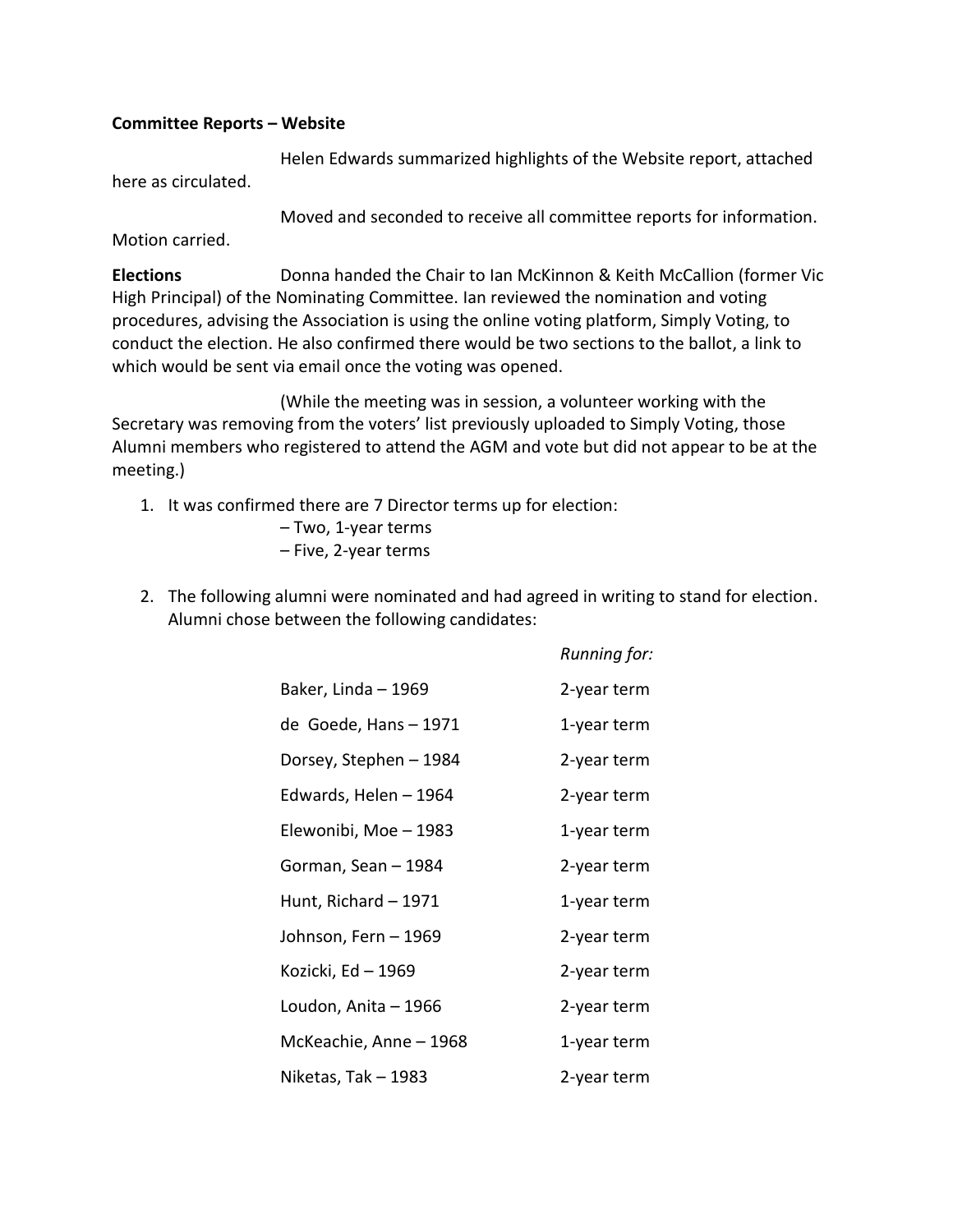| Skillings, Roger - 1968 | 1-year term |
|-------------------------|-------------|
| Vipond, Maureen - 1983  | 1-year term |

- 3. Ian McKinnon called three times for further nominations. None were forthcoming.
- 4. Candidates were invited to present their qualifications to the meeting, and given 90 seconds each to do so. Thirteen of the fourteen candidates spoke. It was noted:
	- a. Hans de Goede had not signed up for the meeting and therefore was not eligible to vote, but was attending via the Zoom link of Tak Niketas and made his presentation.
	- b. Richard Hunt had not signed up for the meeting and therefore was not eligible to vote but was attending via a Zoom link and made his presentation.
	- c. Moe Elewonibi had not signed up for the meeting and was not in attendance and therefore was not eligible to vote, and did not make a presentation.

Moved and seconded to allow Stephen Dorsey to present a videotaped presentation from Moe Elewonibi. Motion defeated.

- 5. Moved and seconded to close online voting at Noon, June 22, 2021, Pacific Daylight Time. Motion carried.
- 6. The voting process was reviewed, and the meeting advised that after the meeting adjourned, people could stay behind and the Zoom session would remain open until any who experienced challenges receiving their ballot would be helped.
- 7. Voting was declared open and the Secretary began reviewing the Simply Voting details, setting the Voting Start time and entering the Voting End time in order to launch the online voting.

**Closing Remarks:** The Chair thanked everyone for their participation in the AGM and their patience, and reminded everyone that 2026 is the 150<sup>th</sup> anniversary of the founding of Vic High. Volunteers are always needed and appreciated, particularly around the production of the 2023 return to Vic High – Grant Street, and the 150<sup>th</sup> celebrations. Search Volunteers on the Alumni website – [www.vichigh.com](http://www.vichigh.com/) – for a list of volunteer opportunities, or email [info@vichigh.com.](mailto:info@vichigh.com)

**Adjournment:** Moved and seconded to adjourn the meeting at 10:22 PM. Carried.

Respectfully submitted

Linda Baker, 1969

Vic High Alumni Board Secretary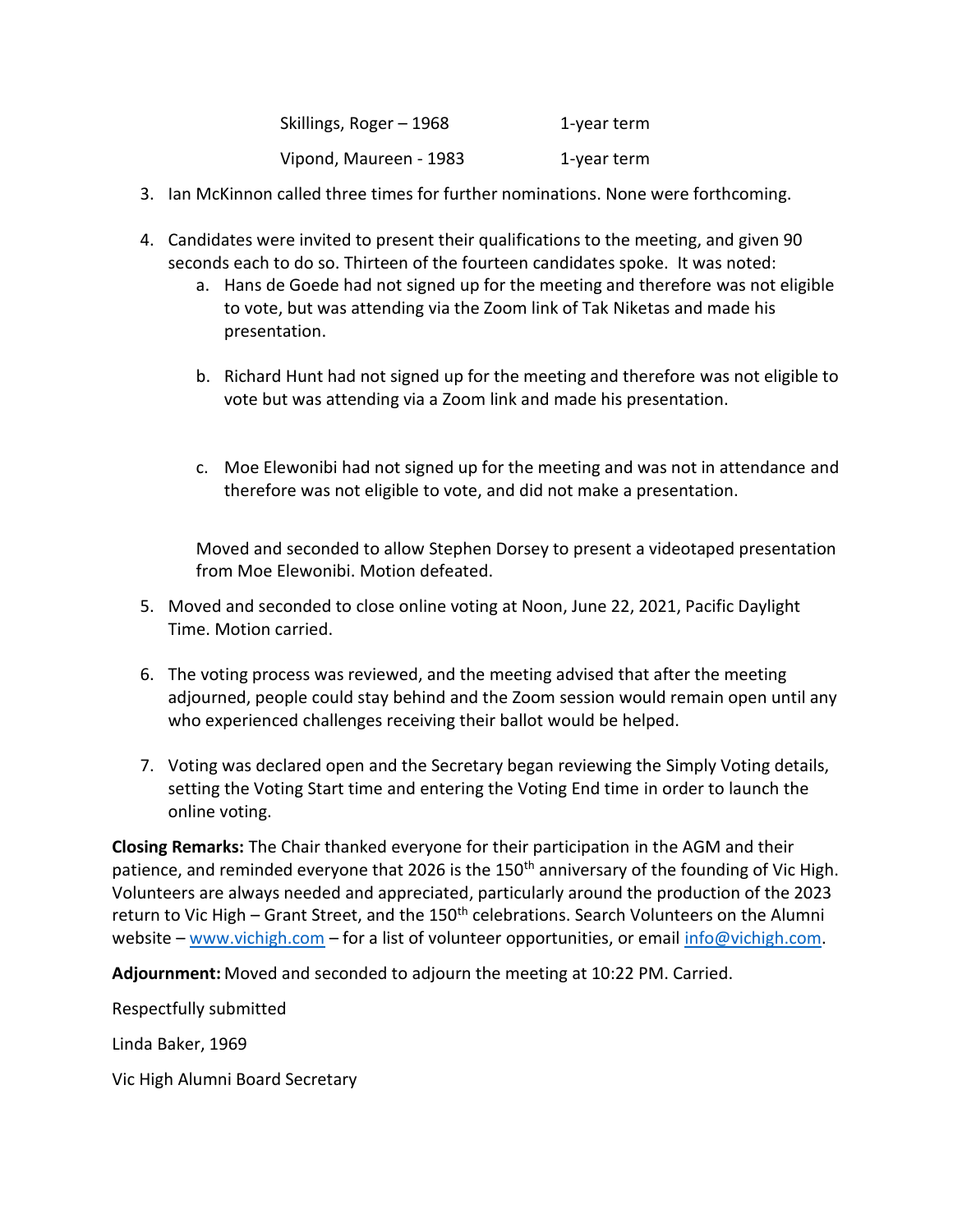## **AGM – Annual Reports**

**Board Chair Board Chair Board Chair Donna Lomas**, VHS 1977

This June I complete my second year as Chair of the Vic High Alumni Association. It has been my privilege to work along side many devoted alumni who have brought a vast array of amazing skills and experiences to their volunteer endeavors. Despite the COVID-19 pandemic and the resulting limitations on people being able to work together in person, major projects were completed, and new initiatives started. The student and staff move from the Grant Street campus to the Topaz campus created many challenges for everyone, but current students and staff managed to adjust to their temporary home and have a successful year. The Alumni Association continues to work with School Administration on planning the return to the Grant Street location and providing input into permanent displays and recognition of illustrious Alumni from the past.

Despite the challenges of the pandemic we have, to name a few projects, improved the communications systems with all our members, developed a new, more interactive website, increased scholarship opportunities for current and future students, safely secured and stored the archives for when the school is once again open, and increased the support for Alumni activities such as class reunions. The new monthly newsletter has received overwhelming support from members. I would like to thank the Alumni Board of Directors for taking the long-term view and supporting the many changes that were made this year.

All the projects listed above could only have been accomplished because of the hard work of many Alumni volunteers. There are too many fantastic volunteers to list here by name but, the class of 1969 has been incredibly supportive in helping the archives, assisting with the newsletter, helping spearhead changes to the website and communications systems, and exploring new fundraising ideas. The class of 1968 was also able to create and fund a new scholarship for Vic High students. Volunteers from other classes have also been busy in helping with the archives, serving on task forces looking at technology and fundraising, working to improve the recognition of our donors and increasing community awareness of the Alumni Association and its projects.

Highlights of some of the projects this year:

• **Fundraising:** Alumni Directors started the year being concerned about our ability to fundraise during a pandemic but the changes on the website as well as the community profile of Vic High during the seismic project resulted in the Association having a betterthan-expected fundraising drive. The Black and Gold Dinner was again postponed but we anticipate it happening in the Spring of 2022. The dinner remains one of our important fundraising activities. Legacy gifts have proven to be an especially important source of funding for Association activities. It was a legacy gift that allowed us the flexibility to improve our website and communication systems. The largest single legacy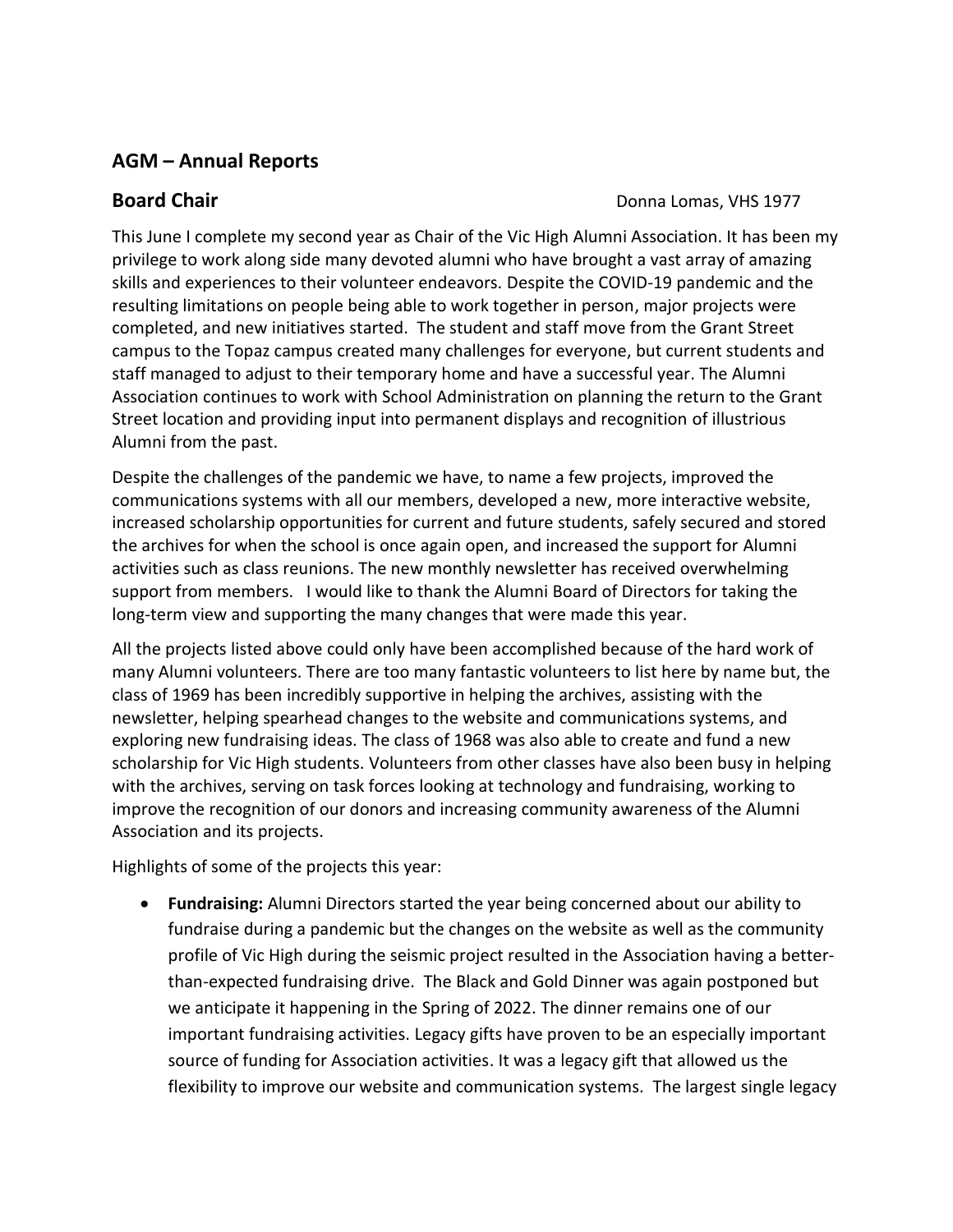gift to the Alumni Association was given this Spring by the Family of Laura Gardom, class of 1940. Because of the generous gift starting this June three Vic High graduates will have a scholarship of \$1000.00 to further their post secondary education. Currently a task force chaired by Ed Kozicki class of 1969 is exploring additional fundraising options. One area of concern that this group is addressing is the need to involve more alumni from the classes of the 1970s and forward.

- **Communications:** A task force completed a review of our communications systems and recommended several changes. With the support of the Board of Directors, changes were implemented and executed by the end of 2020. Because of these changes, we can reach out to alumni much easier, and the newsletter and other communications can be sent out more efficiently. Part of the project was to also substantially upgrade the website so that members can access services much easier. Linda Baker, JoAnne Botten and Helen Edwards have been particularly engaged in this project and I thank them for their tremendous work.
- **Archives:** It was a challenging task but under the direction of Annie Boldt and Linda Baker, volunteers managed to store all the documents and artifacts that comprise the school's archives. The large task of documenting and coordinating all the material so that it can easily be accessed in the future is now underway. Much of the archives are boxed away and cannot be accessed at this time but volunteers are working with the School Administration to plan the new space in the revitalized school. Some material has been digitalized and can be currently accessed.
- **Seismic upgrade project:** Details of this project will be updated by the School Principal; however, the Alumni Association continues to work closely with the School District and the School. The Association remains hopeful that the Stadium project will include many of the components that have long been supported by Alumni. We continue to work for an all-season turf field, improved stadium seating, new outdoor field lighting, and a field house. I wish to thank three Alumni for their hard work on this project. Ian McKinnon, Keith McCallum and Roger Skillings have worked tirelessly on this project.
- **Membership:** The Association is always looking for new members who wish to increase their level of activity and support for the Association. It would be terrific to see more members from the decades of the 70's through to the current day become more involved either with their time or with their financial support. If you wish to participate, please contact the Association through the website.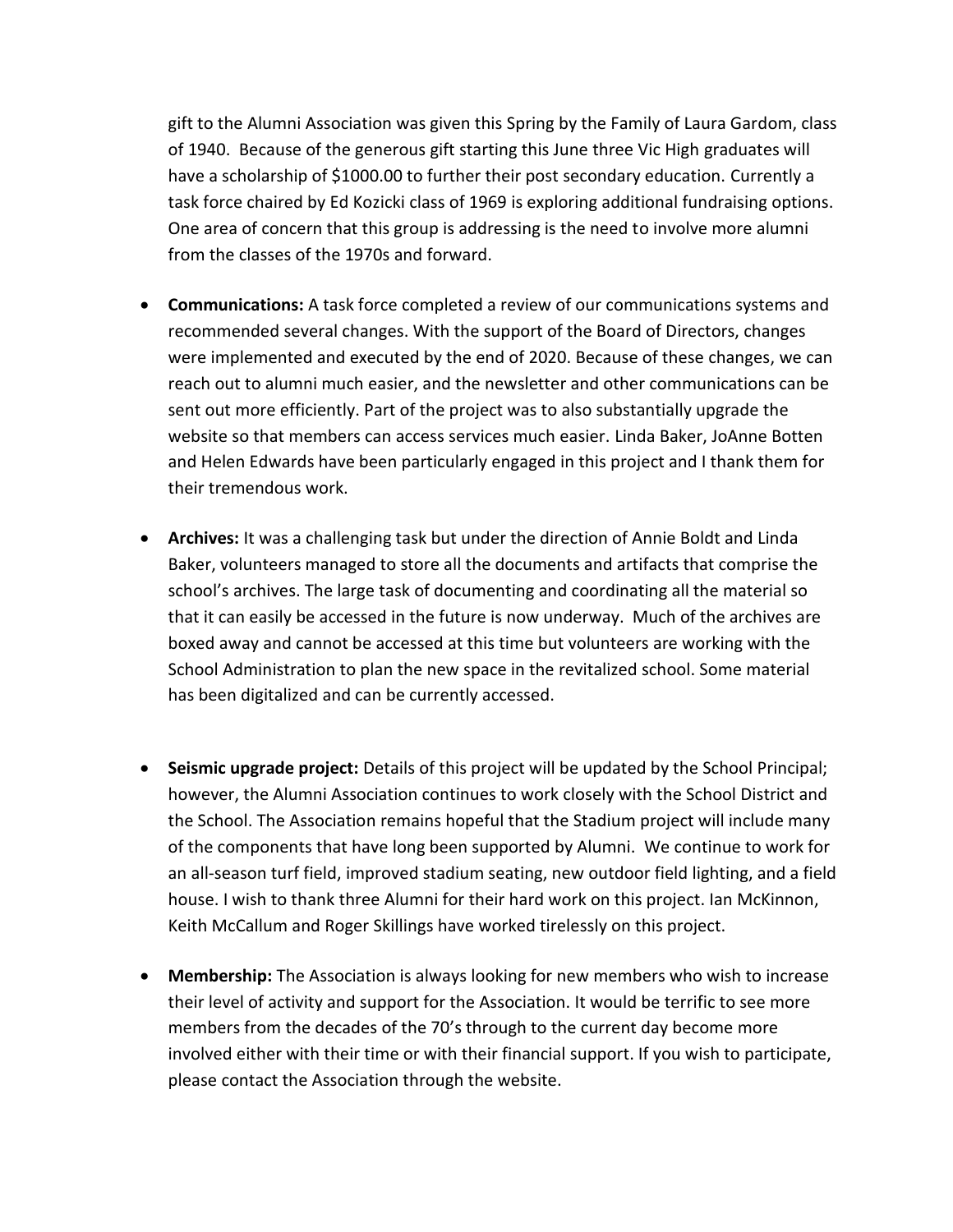It has been a busy year and I want to take this opportunity to thank all the Directors and the many volunteers who have been so willing to give of their time to the institution that we all love Victoria High School. The future looks incredibly bright, and I can hardly wait for the day when we will all be able to meet again in person and walk the halls of our refurbished and expanded high school. Thank-you to everyone who has made this year one of growth and financial success for the Alumni Association.

Finally, I want to express my congratulations to the class of 2021 and encourage them to stay in touch as they get on with the next phase of their lives.

**Board Secretary Board Secretary Linda Baker, VHS 1969** 

## **This year:**

- Prepared and circulated Minutes of all Board meetings, 2020 AGM
- Filed reports with Registrar of Companies per Societies Act
- Distributed incoming postal and electronic mail
- Managed digital recordkeeping, including secure record of all Alumni accounts, account numbers, passwords, etc. Old paper files are stored during seismic upgrade.
- Launched and maintain a detailed **Donor Tracking** spreadsheet to ensure updates are done where needed (website, alumni directory, etc.)
- Send hand-written Thank You notes to all cheque donors, emails to online donors.
- Managed **Seat Plaque** orders & installation
	- o Photographed all Auditorium seats with **Seat Plaques,** updated Seat Plaque charts for website & recordkeeping,
	- $\circ$  accumulated list of plaques to be ordered for school re-opening (18 ordered to date)

## **Goals**

- Separate the online VHSAA storage platform account from the Vic High Archives & Museum online storage needs
- Add to Alumni Board manual:
	- o simple organizational chart
	- o standing committee descriptions
	- o policies adopted by the Board
- Recruit a new Board Secretary (so I can focus on Communications & Archives)

**2020 Financial Statements [https://vichigh.com/wp](https://vichigh.com/wp-content/uploads/2021/07/2020-Financial-Statement-Final.pdf)[content/uploads/2021/07/2020-Financial-Statement-Final.pdf](https://vichigh.com/wp-content/uploads/2021/07/2020-Financial-Statement-Final.pdf)**

## **Archives & Museum Annie Boldt, VHS 1967**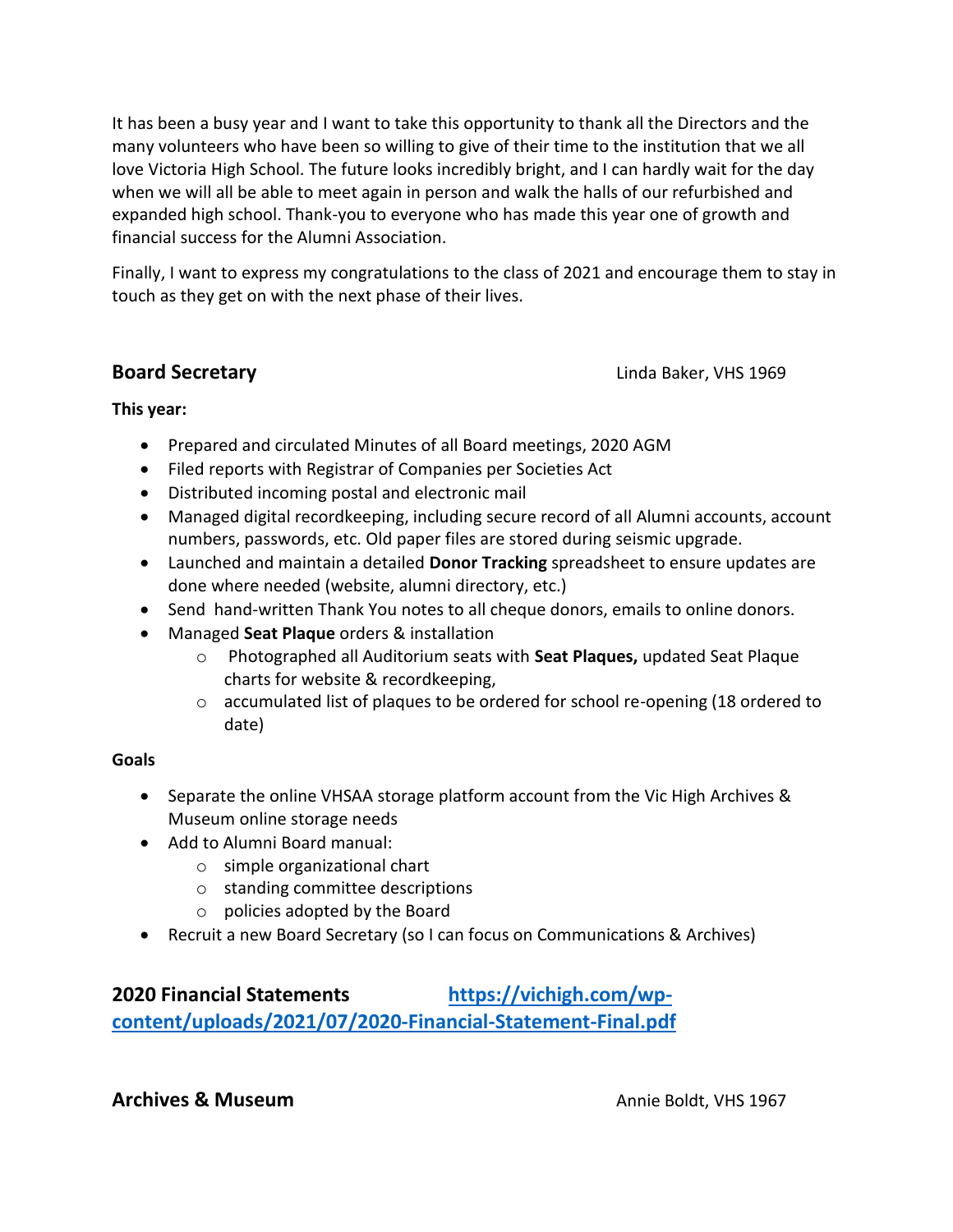We volunteers manage the collections owned by Vic High/School District 61. Highlights of the last year:

- Accessioning (cataloguing) of almost every item was completed, a task that without the extra volunteer help could have taken several more years. Everything was packed up, 339 boxes and contents recorded by box number, to be stored during the seismic upgrade. Temporary locking storage was built by the District in the Fairey Tech concourse so sensitive items did not have to be moved off-site.
- Vic High thanked Linda Baker, Fergie Andison and I with a Vic High hoodie. Much appreciated!
- Principal Aaron Parker wore Samuel J. Willis' teaching robes at the Vic High Topaz, on loan from the Archives. Some kids couldn't believe they were over 100 years old!
- November we helped Vic High students prepare for their virtual Remembrance Day ceremony – providing photos we fortunately had available digitally. We also attended the ceremony from the Library with other stuff, and found it very moving.
- After reviewing options, we determined an Excel spreadsheet would be the best option to digitize information about all items in the Archives so we can find things much more easily. We have now added almost all accession information to the spreadsheet, and are now starting to organize and rename photos taken of items we accessioned in the last year.
- We are involved in discussions with the school about where and how to best present Vic High's history and notable alumni in the upgraded school.
- Grad class photos were all accessioned before being packed up by the District, notes made of which needed refurbishing, and quotes have been obtained for the cost. Eric Earl, our resident 'tech wizard', has created a head shot collage of the Class of 1966 which has never had a group photo on the wall. (Funds needed: approx. \$3500)
- We've continued to receive new items into the collections such as photographs, a VHS 1959 sweater, saddle shoes, basketball scrapbook from 1958 Totems player Mike Soltice, and old Camosuns.
- Our loyal Obituary volunteer, Barb Coates, continues to monitor the local paper, save the obits for the Archives, and provide updating information to our Alumni Directory and Website volunteers.
- April Linda and I had tour of the VHS construction site, top to bottom, with Site Manager Gord Wallace, parent of two Vic High alumni, and very passionate about the project and the school's history. A photostory was posted on the website and referenced in a past newsletter. We will go back for tours periodically and continue to make photos and information available on the website and in newsletters.
- *Vic High 2020*, the gorgeous photobook we published last year, won a Hallmark Heritage Society Communications Award, no small thanks to Fergie Andison, VHS 1968, for his gorgeous photos. Covid has made sales at reunions and events impossible, but we've recovered publication costs so now each book sold is funds raised for the Alumni's work.
- The Heritage Architect on the Seismic Upgrade project asked us and we worked out floor plans for the new Archives & Museum space and provided details for electrical and internet access. The space is on the first floor, just inside the new Fernwood-facing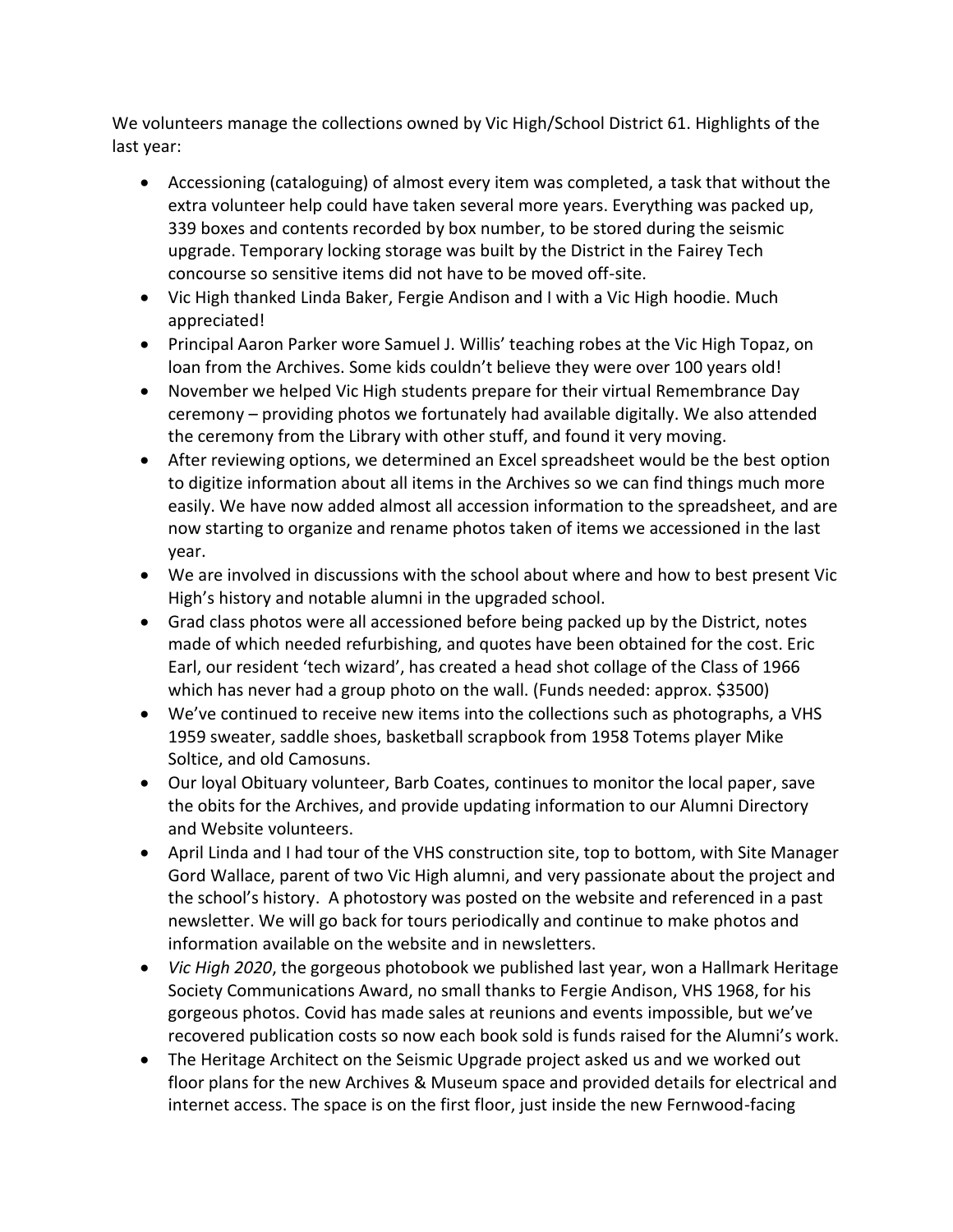Student Entrance. It's smaller than the previous space, but additional storage will be provided in the basement (and the school will have two elevators). We've managed to re-use key storage units, however the space will require additional custom-sized shelving which the school does not provide. (Funds needed for materials, assuming volunteer labour to build simple plywood shelf units: approx. \$6,000 – or more if plywood prices stay high!)

- Denis Johnston prepared a Vic High history for the Victoria Genealogical Society's Summer Journal. They were very interested in our Camosuns now being accessible digitally from our website, and shared that info with all their members.
- Professional writer and historian Helen Edwards, VHS 1964 and Alumni Director, will be writing the Vic High history from 1976 onwards, to be published for the 2026 150<sup>th</sup> anniversary of the school. She has already begun work on this, following in the footsteps of the 100 year history book *Come Give A Cheer,* written by alumni Dr. Peter Smith for the 1976 centennial.
- We've been unable to obtain digital files of Camosuns produced digitally over the last number of years, so we're starting to scan some that we kept out of storage. Eric Earl will organize them and they'll be loaded onto the website (Camosun Yearbooks link on the home page)
- The logo from the Roper Gym floor was rescued and is now safely stored. It will likely go on display in the upgraded school.

Needless to say, we continue to be very busy even though we are not physically connected to our wonderful collection of memories at VHS.

### **Goals**

- Organize existing digital photos and information into a better system
- Obtain information on digitizing our audio and video items numerous formats
- Look into possible grant or funding options to assist with digitizing our entire photo collection once we're reopened.
- Recruit more volunteer help: for simple online tasks that can be done now, and to augment the two people who have already indicated they will help on-site once we reopen.

# **Black and Gold Dinner 2022** Anne McKeachie, VHS 1968

- Black and Gold Dinner originally scheduled for May 2020 has been postponed to May 14, 2022
- Tickets will be available in January, 2022
- For information contact [blackandgold@vichigh.com](mailto:blackandgold@vichigh.com)
- Honourees are: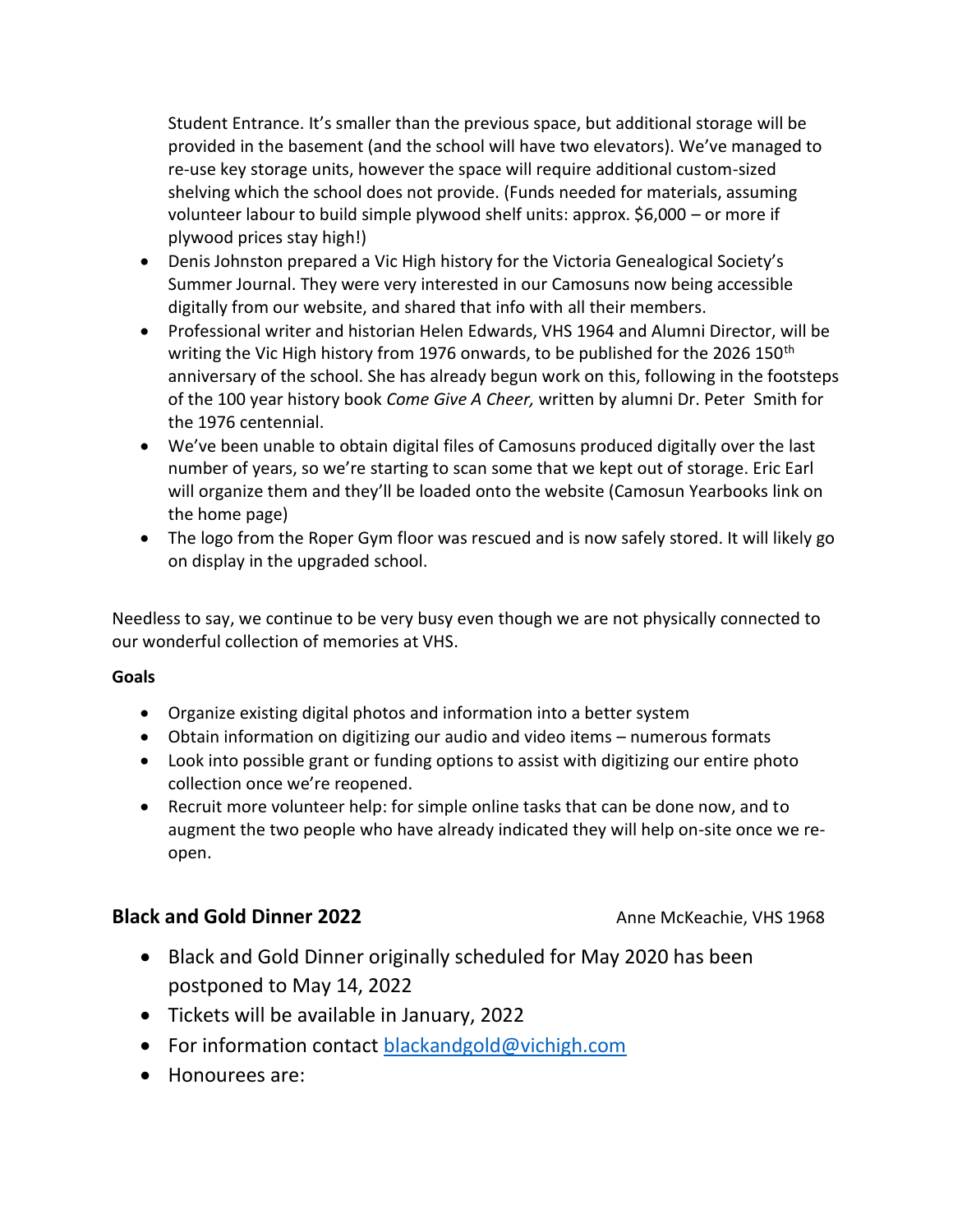- $\circ$  Ann Kipling, Class of 1951 nationally acclaimed impressionistic artist
- $\circ$  Ian McDougall, Class of 1956 renowned jazz musician, music professor
- o Sylvia Hosie (Mobey), Class of 1961 entertainer, director, choreographer
- o Mohammed Elewonibi, Class of 1983 1992 NFL Super Bowl Team & CFL Player

And posthumously,

 $\circ$  Gillian (Jill) and Lawrie Wallace, Class of 1966 & 1930 – only father/daughter Deputy Ministers of BC

**Communications Communications Communications Communications Communications** 

It has been a wonderfully busy and productive year!

- Spring newsletter was produced and postal mailed to approximately 850 donors.
- the Email function of our old custom alumni database finally failed completely,
- The Board approved the Tech Task Force report recommending the approach and the resources needed to create a new updated Alumni website and proper email platform.
	- $\circ$  Communications played a key role in organizing existing content and developing new content for the new website, launched November 2020
	- $\circ$  Communications person is trained to do website updating (lots yet to learn!)
- November annual Funding Appeal letter postal mailed to past Donors
- November MailChimp set up to produce/send e-newsletters to alumni with email addresses (approximately 3600 email addresses on file)
	- o new alumni registrations are fed automatically to MailChimp list
	- o contacts are tagged with last school year, plus where relevant Staff, Reunion Organizer, Non-Alumni, Donor
- December 1: launched the first monthly Alumni e-newsletter, 6 now sent
	- $\circ$  High delivery rate, very few bounce-backs (follow-ups done to get new email)
	- o Good Open and Click rates people are reading them!
	- $\circ$  great feedback, appreciation, and story ideas come in after each newsletter

### **Communications Role**

- Produces print and electronic newsletters, researches & writes stories
- Website support: some posting of new information, collaborates with Web Co-ordinator on site navigation and best way to present information
- Manages release of information to external media print, broadcast, online
- Supports Archives & Museum in retention of information about the school & alumni

### **Thank Yous**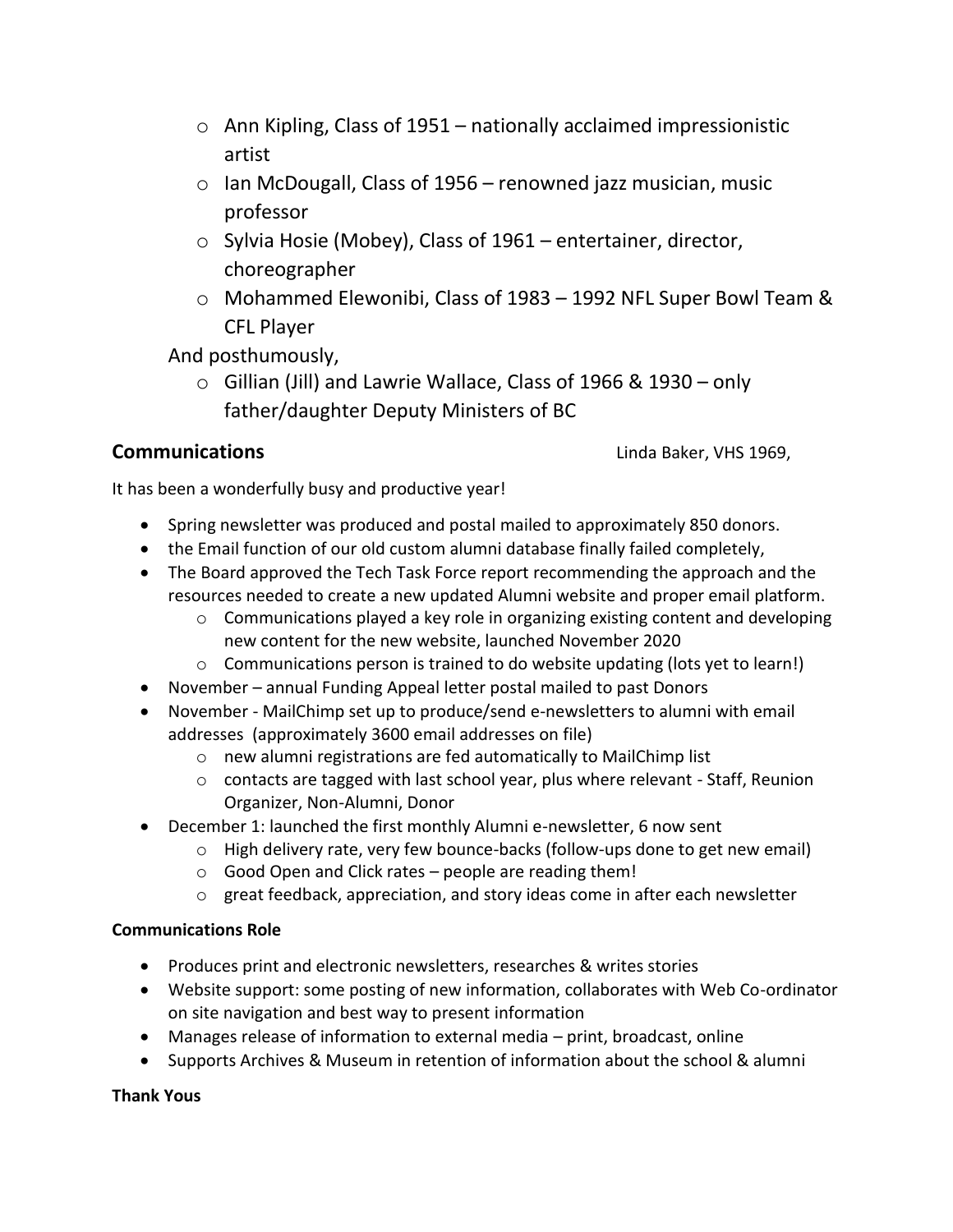- King Lee, reporter/writer, for always being willing to do interviews, research, and write stories for the newsletter and website; King and Keith McCallion for help liasing with local media
- Communications Team members Ian McKinnon, Roger Skillings, Donna Lomas, Denis Johnston for thoughtful discussions and guidance
- Denis Johnson, former newsletter editor, for taking on occasional writing projects

#### **Future Goals**

- Obtain email addresses for all registered alumni
- Expand the Communications team to include
	- o 1-2 storytellers to help interview, research, write stories for newsletter & website
	- o Social Media Manager to handle
		- Following relevant FB pages, Instagram, etc., (ie VicHistory, etc.)
		- Post stories/info on our FB page
		- Launch Instagram account, TikTok, etc.

## **Membership Directory Company** JoAnne Botten, VHS 1968

- The new website went live mid-November. The 15-year old custom database was retired and the new directory was implemented. There has been a fair bit of activity of alumni doing profile updates, especially following a newsletter email. Also some new registrations.
- There are currently 17,466 records, of which 2435 alumni are deceased which leaves 15,031 live members. Of these approximately 3500 have email addresses, which is is the main way we communicate with most alumni. We therefore have many alumni who receive no communication from the Alumni Association at all, so please encourage any alumni you know to register with us or if registered, ensure we have their current email address. We maintain records on alumni who have registered as members with the Association, not on all alumni who ever attended Vic High.
- The process for new registrations is a multi-step process. The directory administrator receives an email saying there is a new registration pending. The record is checked to ensure the person is not already in the directory and if they are not, a check is done of the online Camosuns to ensure the person actually attended Vic High (hopefully this will prevent any future spam). The registration is then approved and the alumni gets an email asking them to subscribe to MailChimp, our email/communications platform. An alumni can chose to not receive email or postal mail. If they say no to email, other alumni will not be able to contact them and they will not receive any mail from the association. For those who say yes to email and subscribe to MailChimp, their contact information is automatically sent to MailChimp.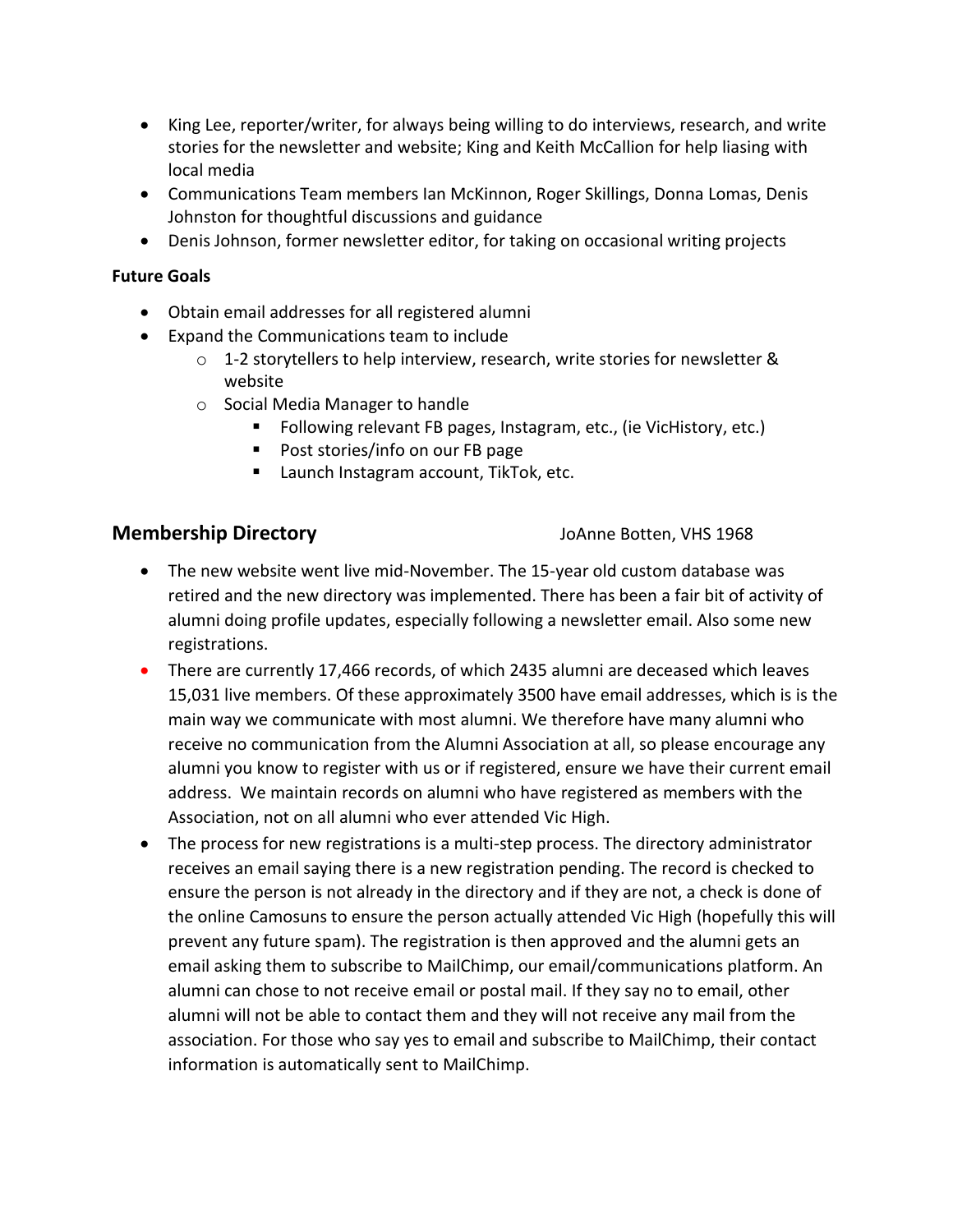- To contact other alumni, you must create a username and password. This was called "sending a blind email" in the old database. Anyone can look at the website without creating a username and password.
- We provide alumni contact lists to Reunion Organizers on request, and have asked them to ensure updated records are provided back so we can continue to keep the Directory as current as possible.

# **Reunion Co-ordinator**

- Welcome Brigitte L'Heureux, VHS 1975, as our new Reunion Co-ordinator. Brigitte has been very active helping produce reunions for the Class of 1975. As reunion committees resume planning she will help support their work and facilitate idea-sharing amongst reunion organizers.
- Thank you to JoAnne Botten, VHS 1968 and MaryAnn Roueche, VHS 1968, for performing this role for many years, and for preparing reunion resource information for the website.

**Scholarship/Bursaries** Don Kissinger, VHS 1959/Staff

- Academic year 2020-21 has been remarkable for the development of new awards. We received our largest ever donation, \$126 000, endowed in the Victoria Foundation honouring the memory of Laura A Gardom, grad 1940.This will generate 3 bursaries of \$1000 each year with a growth of \$100 every 4 years to offset inflation.
- We have 2 new bursaries.
	- o The Leduc-McQueen bursary of \$500 for tenacity and resilience in academics, arts, athletics or trades. This bursary is not endowed but is supported by a grad from the class of 2006.
	- o A second bursary for \$500, also not endowed, the Chelsea & Jazelin Maskos for leadership and meaningful involvement in social activism is supported by sisters from the classes of 2003 and 2004.

*It's wonderful that recent grads are supporting current students!* 

• A number of other awards are reaching values of \$1000 as their endowments are reaching full earning power within the Victoria Foundation.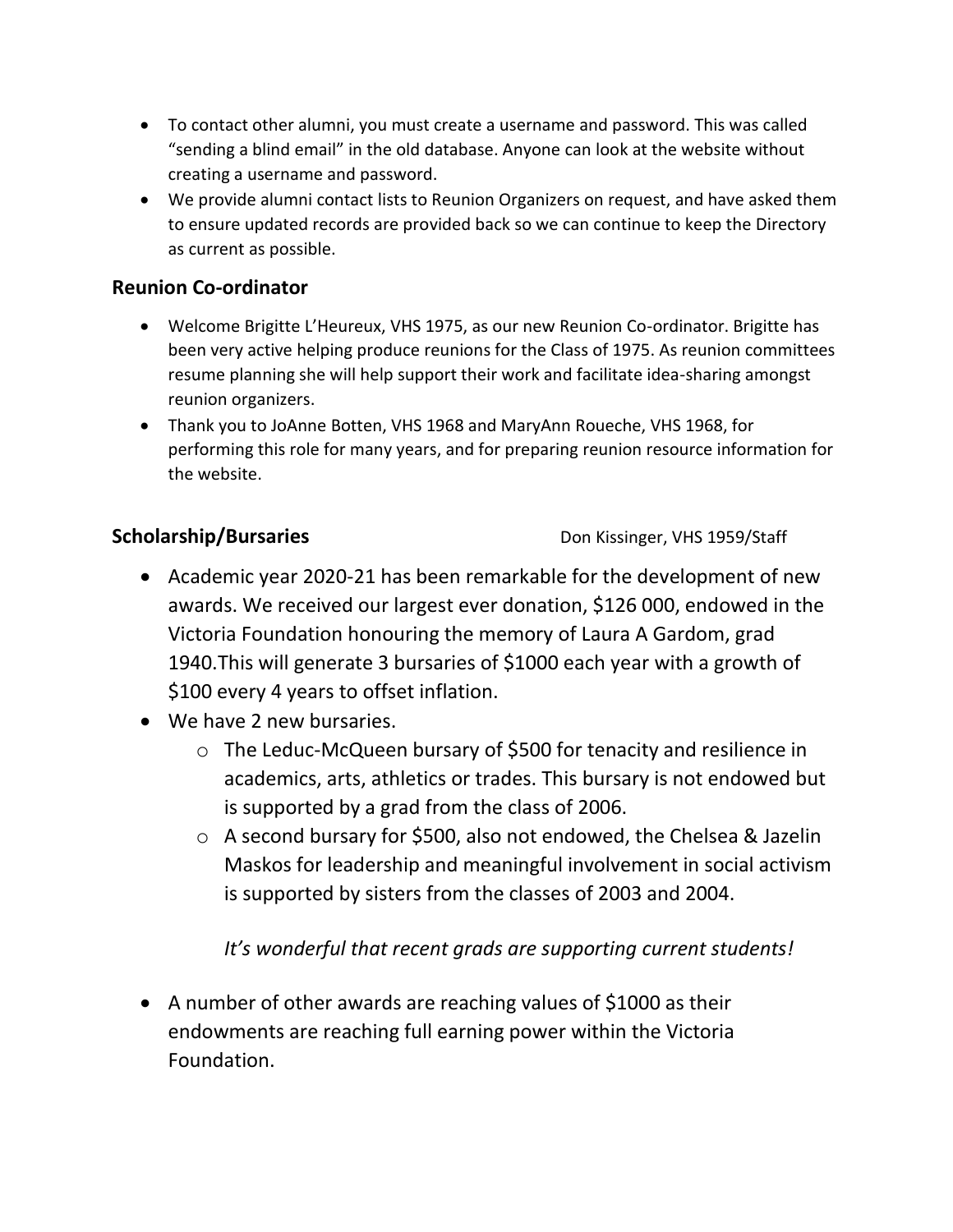- Establishing an award is easily done by going to the alumni website [http://www.vichigh.com](http://www.vichigh.com/) or just type in vichigh.com and click. On the site click Contact Us, click on "general enquiries" and the drop-down menu appears. Choose **scholarship chair** , write your note and send it. I'll contact you.
- You can make a donation to an existing scholarship or set up your own scholarship if you have a special interest. It can be a cash amount for 1 year, continued in future years it you continue donations.
- Looking over a longer term an endowment, in trust, it can be built up by you, your friends, grad mates over 2-3 years. It takes about \$25 000 to produce a \$1000 annual return. You don't need a large principal investment if others help you establish an endowment.
- Whatever you do, we invest the money into our alumni trust fund with the Victoria Foundation. This generates funding from your donation forever. *Giving feels good! You are helping today's students.*

Thank you very much.

## **Awards being given by the Alumni to students in 2020-2021**

| <b>Awards Honouring Individuals</b>                             | Amount |     |      |                                                                 |  |
|-----------------------------------------------------------------|--------|-----|------|-----------------------------------------------------------------|--|
| Noel Collison Tech Ed Award<br>$\bullet$                        |        | \$  | 500  |                                                                 |  |
| Ellison Grade 11 Fine Arts Awards<br>2021<br><b>VHS IN 2022</b> |        |     |      | 2 @ \$500**\$0 2 VOUCHERS IN<br>REDEEMABLE UPON GRADUATION FROM |  |
| Dorothy Evans Music Award                                       |        | \$  | 1000 |                                                                 |  |
| Laura A Gardom Bursaries                                        |        | \$  | 3000 |                                                                 |  |
| <b>Barbara Gidney Award</b>                                     |        | \$  | 1200 |                                                                 |  |
| Leduc-McQueen Bursary                                           | \$     | 500 |      |                                                                 |  |
| <b>C&amp;J Maskos Bursary</b>                                   |        | \$  | 500  |                                                                 |  |
| Tommy Mayne Fine Arts in 2 or more areas                        |        | \$  | 1000 |                                                                 |  |
| <b>Fred Packford Tech Ed</b>                                    |        | \$  | 1000 |                                                                 |  |
| Reg Reid Leadership Award                                       |        | \$  | 1000 |                                                                 |  |
| Peter Smith Academic                                            |        | \$  | 1000 |                                                                 |  |
| TOTAL                                                           |        |     |      | S10 700                                                         |  |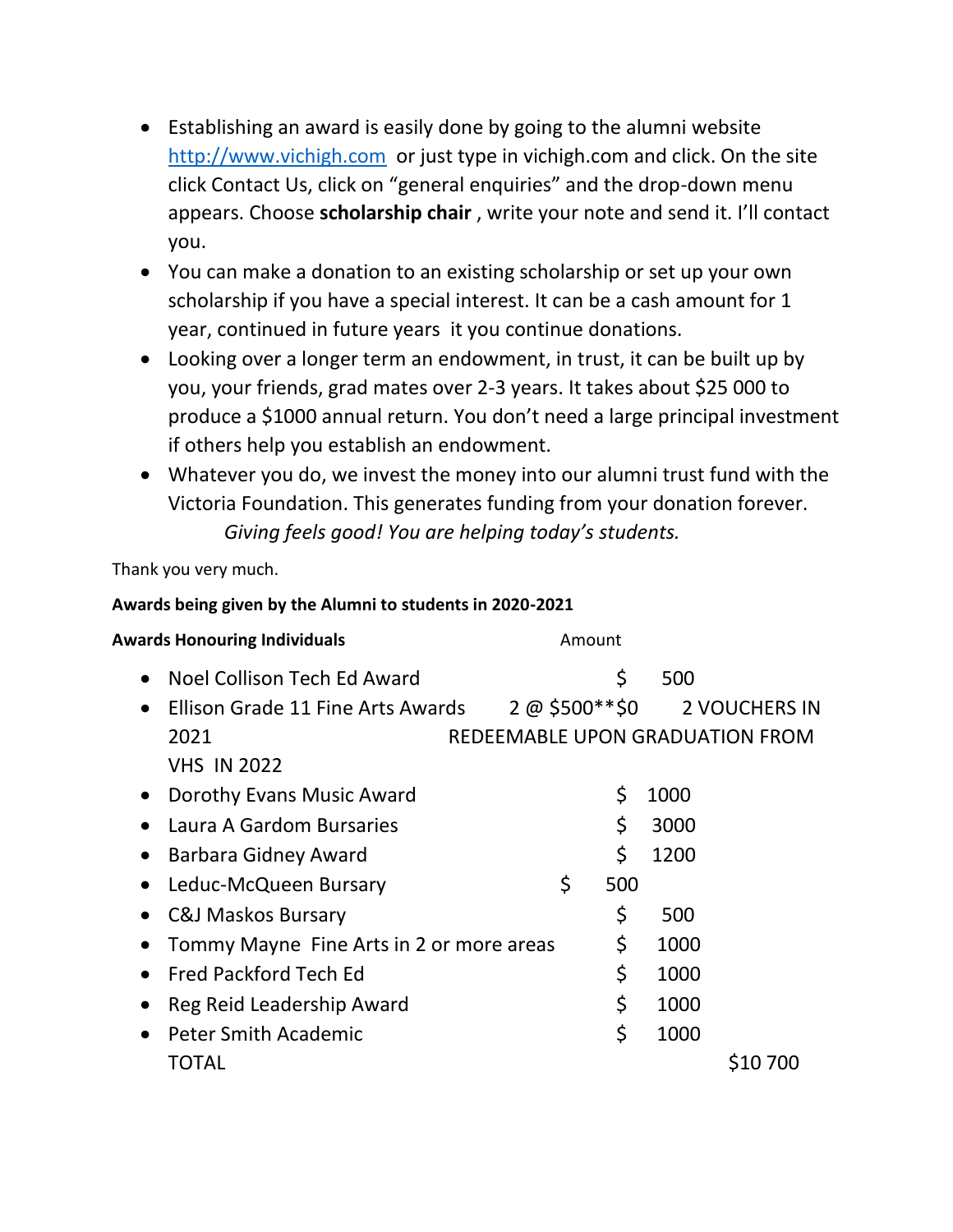\*\* The 2 Ellison Fine Arts awards will be awarded to grade 11 students in 2021. They receive a voucher for the funds payable when they complete grade 12, at Vic High.

### **Subject Awards**

| <b>Fine Arts-Music</b>                                                 |              | \$         | 500    |         |
|------------------------------------------------------------------------|--------------|------------|--------|---------|
| Hairdressing                                                           |              | \$         | 500    |         |
| <b>Tech Ed</b><br>$\bullet$                                            |              | \$<br>500  |        |         |
| Computer and IT<br>$\bullet$                                           |              | \$<br>500  |        |         |
| <b>Biology</b><br>$\bullet$                                            |              | \$         | 500    |         |
| <b>Fine Arts</b><br>$\bullet$                                          |              | \$<br>500  |        |         |
| Languages<br>$\bullet$                                                 |              | \$<br>500  |        |         |
| Mathematics<br>$\bullet$                                               |              | \$         | 500    |         |
| <b>TOTAL</b>                                                           |              |            | \$4000 |         |
| <b>Other</b><br>$\bullet$                                              |              |            |        |         |
| Alumni Bursary<br>$\bullet$                                            |              | \$         | 600    |         |
| <b>Fine Arts</b><br>$\bullet$                                          |              | \$<br>1000 |        |         |
| Class of 68 Leadership Award<br>$\bullet$<br><b>TOTAL</b>              |              | \$         | 750    |         |
|                                                                        |              |            | \$2350 |         |
| <b>GRAND TOTAL</b>                                                     |              |            |        | \$17050 |
| Sources of endowed funding for Alumni awards, rounded to nearest \$100 |              |            |        |         |
| <b>Vancouver Foundation</b>                                            |              | 194 500    |        |         |
| Victoria Foundation                                                    | Alumni       | 263,800    |        |         |
|                                                                        | Laura Gardom | 126,200    |        |         |
| <b>TOTAL ENDOWED</b>                                                   |              | \$584500   |        |         |

**Vic High Multi-Purpose Athletic Facility** Keith McCallion (Staff), Ian McKinnon (VHS 1966), Roger Skillings (VHS 1968)

The past year has seen much work done on the project. Ian, Roger and Keith have attended